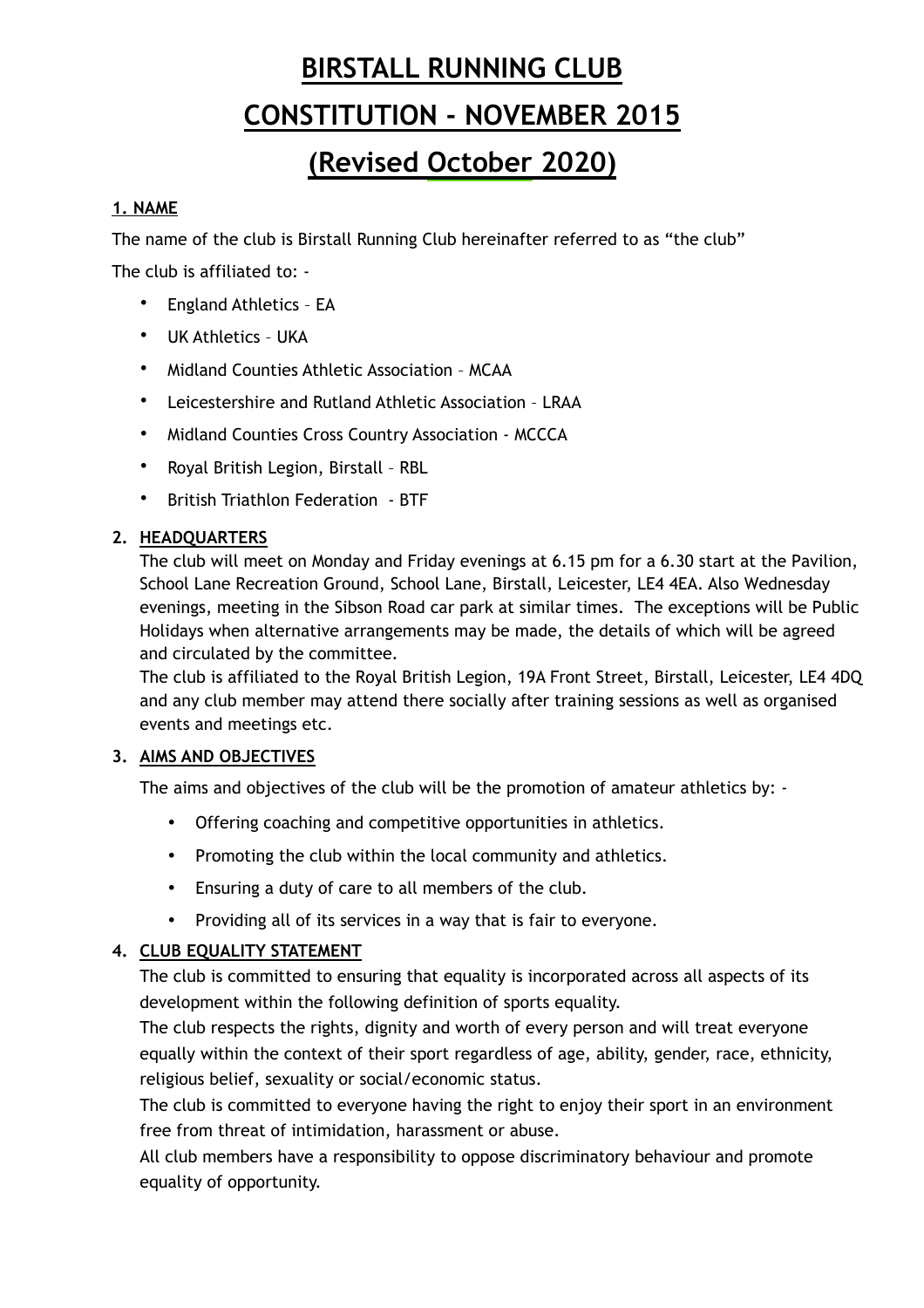The club will deal with any incidence of discriminatory behaviour seriously according to disciplinary procedures incorporated into the Club Code of Conduct (refer appendix 1).

## **5. MEMBERSHIP**

Membership shall consist of officers and members of the club and is confined to amateurs as defined by UK Athletics (i.e. eligible to compete under the rules of UK Athletics). All members will be subject to the regulations of the club constitution and by joining the club will be deemed to accept these regulations and code of practice that the club has adopted. Members will be enrolled into one of the following categories: -

- Full member, competing athlete.
- Non-competing athlete.
- Social member.
- Second claim athlete.
- Junior member (under 20 on 1st January).
- Life member.
- Retained past member, no status.
- Family member, more than 2 family members.

New members will submit a fully completed Membership Application Form to the Membership Secretary. Upon receipt this will be circulated to the full committee either by email or the BRC Committee App. If no objections to these are received within 24 hours then the new members will be accepted and welcomed in the usual way

All full members, including family members, will be eligible to be considered for the club draw for the club entries to the London Marathon. To be considered the member must be fully paid up on 1st March that year and must have applied to the official London Marathon Ballot for a place and been rejected. Their rejection notification must be made available to the club secretary prior to the draw. Any member that was awarded a club place in the two preceding years will not be eligible to be included in the current ballot.

All members should try to marshal, or assist with the race(s) that the club organises each year.

When competing in races, members are encouraged whenever possible, to wait in the finish area for the last club member finishing.

## **6. MEMBERSHIP FEES**

Membership fees will be set annually and determined at the Annual General Meeting (refer appendix 2).

Fees will be paid by annual subscription which will cover the period commencing 1st January until the following December 31st.

Membership will be deemed to have lapsed if not paid by 1st March of the membership period, ie they will not be eligible to represent Birstall RC in races. However membership will resume on full payment of outstanding debts.

The committee shall have the power to expel any member whose subscription is not paid by the 31st March and if appropriate, their affiliation to England Athletics will lapse.

## **7. RESIGNATION**

Any member intending to resign from the club shall give notice in writing to the club secretary. Their membership will terminate from the date of acceptance by the committee at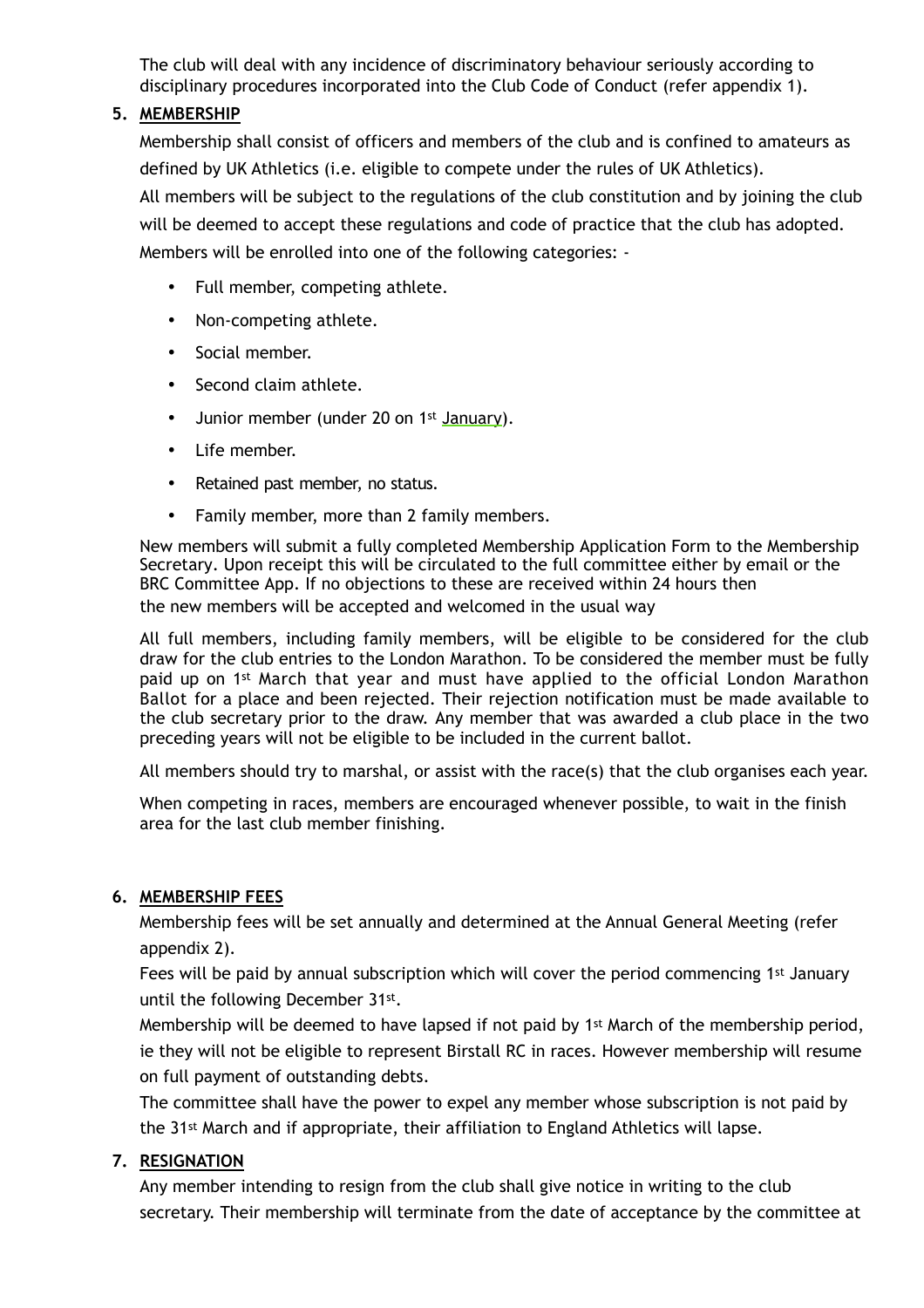the next meeting. In the event of resignation the member must clear all outstanding debts to the club and return any property belonging to the club including perpetual trophies.

Where members are moving to another England Athletics affiliated club they must complete and send the appropriate change of club form to England Athletics along with the fee requested on the form. This form can be downloaded from the EA web site or requested from the secretary of the club that the member is moving to.

## **8. OFFICERS OF THE CLUB**

The management of the club is vested in a committee consisting of: -

- **President**
- Chairperson
- Honorary Secretary
- Membership Secretary
- Honorary Treasurer
- Social Secretary
- Captain
- Ladies Captain
- Media Administrator/Publicity
- Welfare Officer
- Race Director
- Coach Co-ordinator
- Kit Manager
- Vice-Captain
- Ladies Vice-Captain
- Two committee members

These officers will be elected annually at the AGM.

The following non-committee officers will also be elected: -

- Two assistants to the Social Secretary
- Two honorary auditors

All elected officers will retire each year but be eligible for re-election at the AGM, the exception is the President who will be elected by the outgoing committee with a view to being invited to hold the office for the following year. This office will be held for a maximum of 2 consecutive years, unless an alternative proposal is not made.

- Any member handling club finances but is not a committee member will be co-opted onto the committee for the duration of that task, on completion that member will withdraw from future committee meetings.
- Similarly, any member that has a vested interest, or a particular knowledge in relation to a subject to be reviewed and discussed, may be invited to give a presentation of that topic to the committee.
- Only members on the management committee will have the right to vote at meetings of the committee. The exception is the chairperson who will only cast a vote in the event of a tie.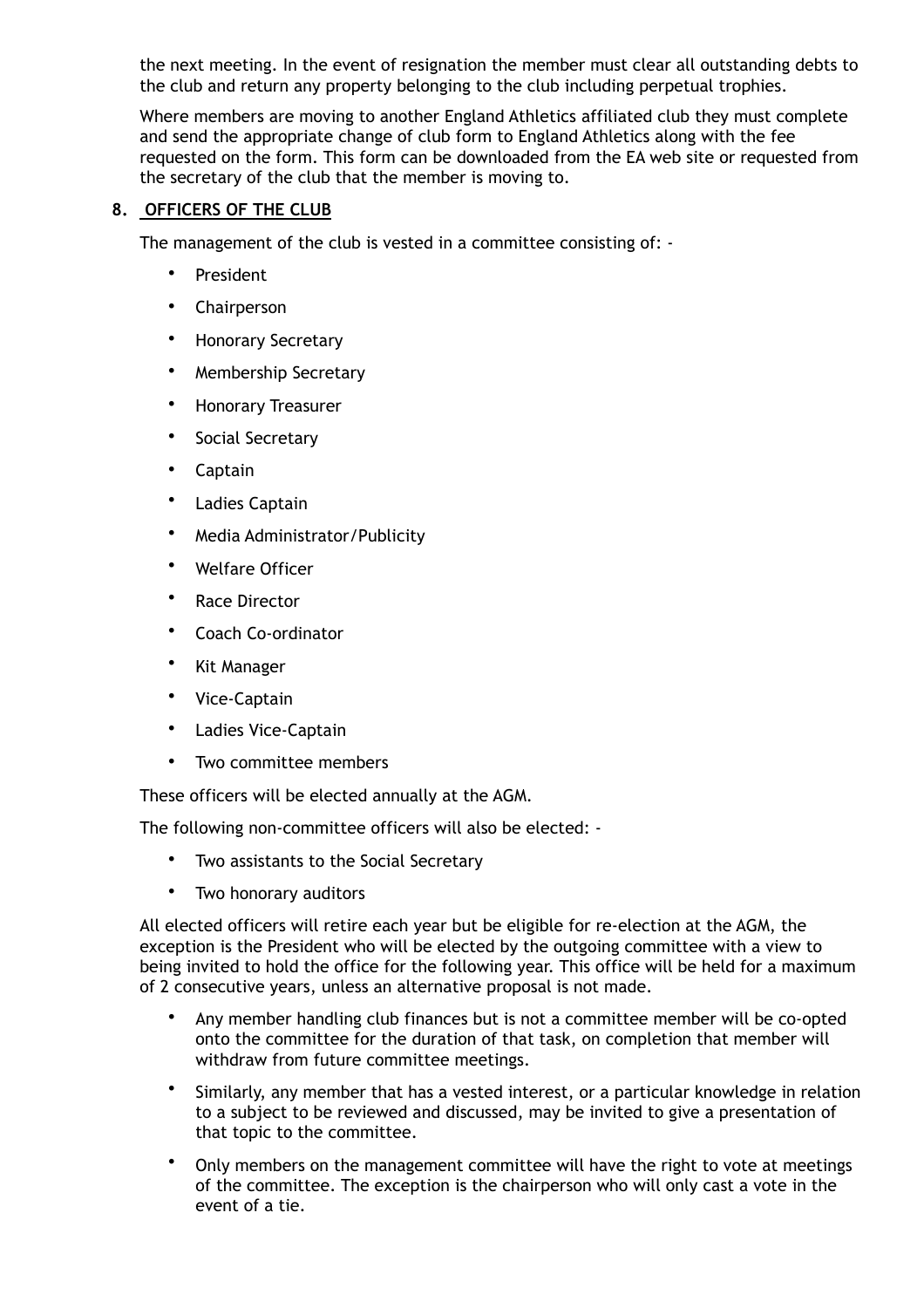- Committee meetings will be convened by the chairperson and held no less than 5 times per year. The quorum required for business to be agreed will be 7 members. They will be responsible for adopting policy, codes of practice and rules that affect the organisation of the club.
- The management committee will have powers to appoint sub-committees as necessary on any aspect of club activities.
- The management committee will be responsible for disciplinary hearings of members who infringe the club rules, regulations and constitution. They will be responsible for taking any action of suspension or discipline as detailed in the club Code of Conduct (Appendix 1).

#### **9. FINANCE**

All club monies will be banked into accounts held in the name of the club.

The club treasurer will be responsible for the finances of the club.

Any cheques drawn against the club funds should hold the minimum of 2 signatures from nominated members of the management committee.

The financial year of the club will commence on 1<sup>st</sup> November and will end the following 31<sup>st</sup> October.

The club treasurer will submit an audited statement of annual accounts to the Annual General Meeting.

The membership fees, detailed in appendix 2, will be determined each year by the members present at the Annual General Meeting.

#### **10.ANNUAL GENERAL MEETING**

Notice of annual general meeting (AGM) will be given by the club secretary, not less than 21 days before the date of the AGM agreed by the committee, normally the last Monday in October, or alternatively the first Monday in November.

The AGM will receive reports from officers of the management committee and a statement of audited accounts.

Nominations for officers of the management committee will be sent to the club secretary prior to the AGM or nominations will be requested at the AGM.

Election of officers for the following year will take place at the AGM and all paid up members will have the right to vote.

In the event of more than one member proposed for a post the members present will vote by written ballot. Each member will have one vote and the proposed member with the highest number of votes will be deemed elected. In the event of a tie, further ballots will be held.

A quorum to carry out the business of the AGM will be 30 paid up members or 20% of the membership whichever is the greater.

### **11.EXTRAORDINARY GENERAL MEETING**

An extraordinary general meeting (EGM) must be called by the club secretary within 21 days of receiving a requisition, in writing, signed by a minimum of 10 paid up members, stating the business to be brought before such a meeting.

Procedures for an EGM will be the same as for an AGM except that only the business stated in the written requisition will be discussed.

#### **12.DISCIPLINES AND APPEALS**

All complaints regarding the behaviour of members contrary to the club Code of Conduct should be presented and submitted in writing to the club welfare officer and/or club secretary and/or any member of the management committee.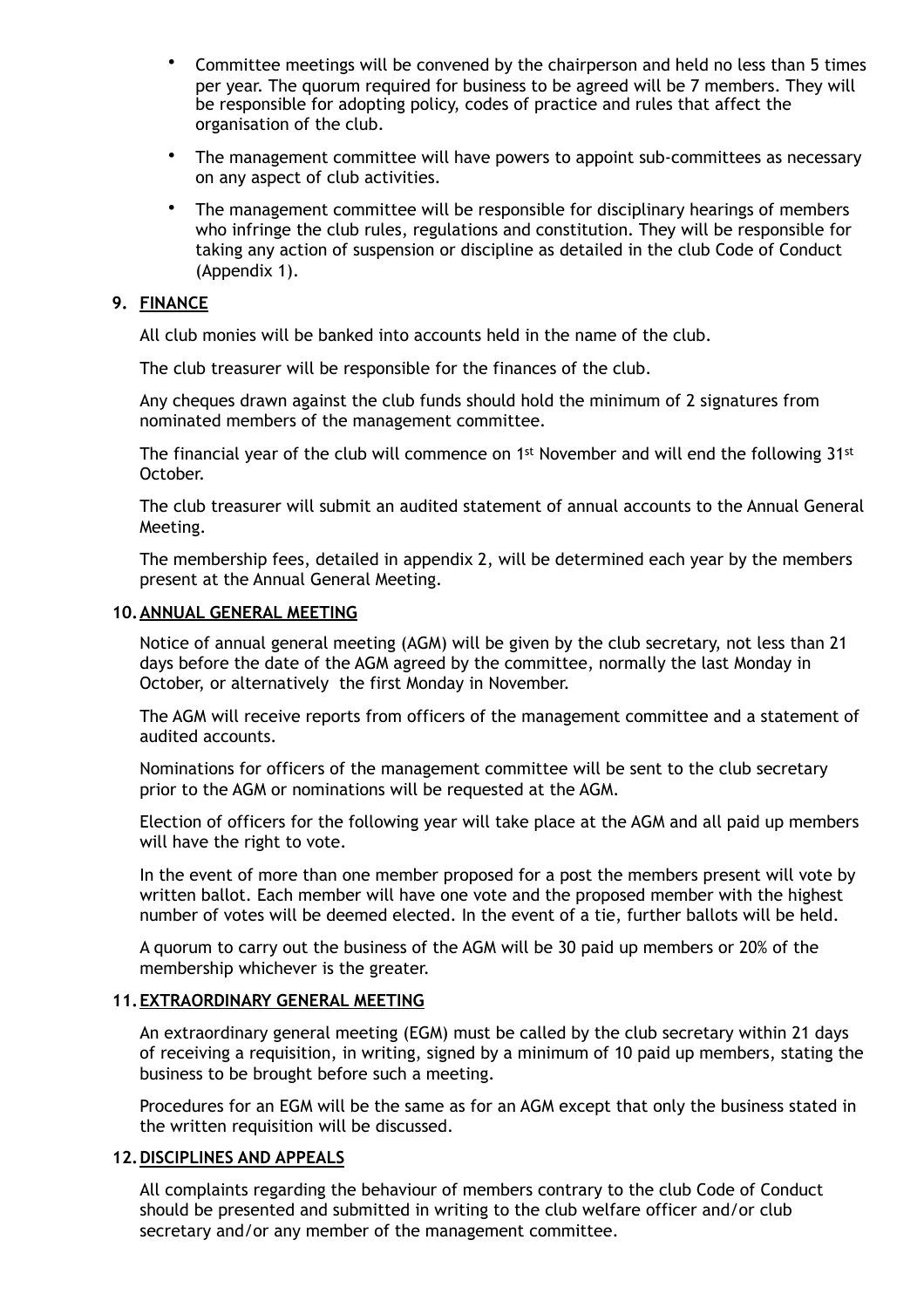The management committee will meet to hear complaints within 14 days of the complaint being received and the committee has the power to take appropriate disciplinary action.

The outcome of the meeting will be notified in writing to the complainant and the member against whom the complaint was lodged.

There will be a right of appeal to the management committee following the action being notified. The committee shall consider the appeal within 7 days of receipt of the appeal.

#### **13.JUNIOR MEMBER PROTECTION**

All concerns, allegations or reports of poor practice or abuse relating to the welfare of children and young people will be recorded and responded to swiftly and appropriately in accordance with the club code of conduct. The club welfare officer is the lead contact for all members in the event of an appropriate report.

Any junior member must be accompanied to competition and training by a parent, guardian or member of the club that holds a current CRB/DBS certificate in athletics.

All run leaders, club coaches and assistant coaches, involved with junior training and competitions, must have a current CRB/DBS certificate in athletics.

For juniors, all age restrictions must be compliant with UKA rules at all times.

#### **14.WITHDRAWAL FROM EVENT**

Any member withdrawing at a late stage from a club event, function or race entry will be responsible for related expenses that the club has incurred. In the event of extenuating circumstances this can be reviewed at the discretion of the management committee.

#### **15.DISSOLUTION**

A resolution to dissolve the club can only be passed at an AGM or EGM through a majority vote of the membership.

In the event of dissolution, any assets that remain will become the property of a nominated club that has similar objectives to those stated of Birstall Running Club.

#### **16.AMENDMENTS TO THE CONSTITUTION**

No alteration or addition may be made to the constitution except by a majority vote at an AGM or EGM.

#### **17.DECLARATION**

**Club Chairperson**

Birstall Running Club hereby adopts and accepts this constitution as a current operating guide regulating the actions of members.

| Signed<br><b>Print Name</b> | Date |
|-----------------------------|------|
| <b>Club Secretary</b>       |      |
| Signed                      | Date |
| <b>Print Name</b>           |      |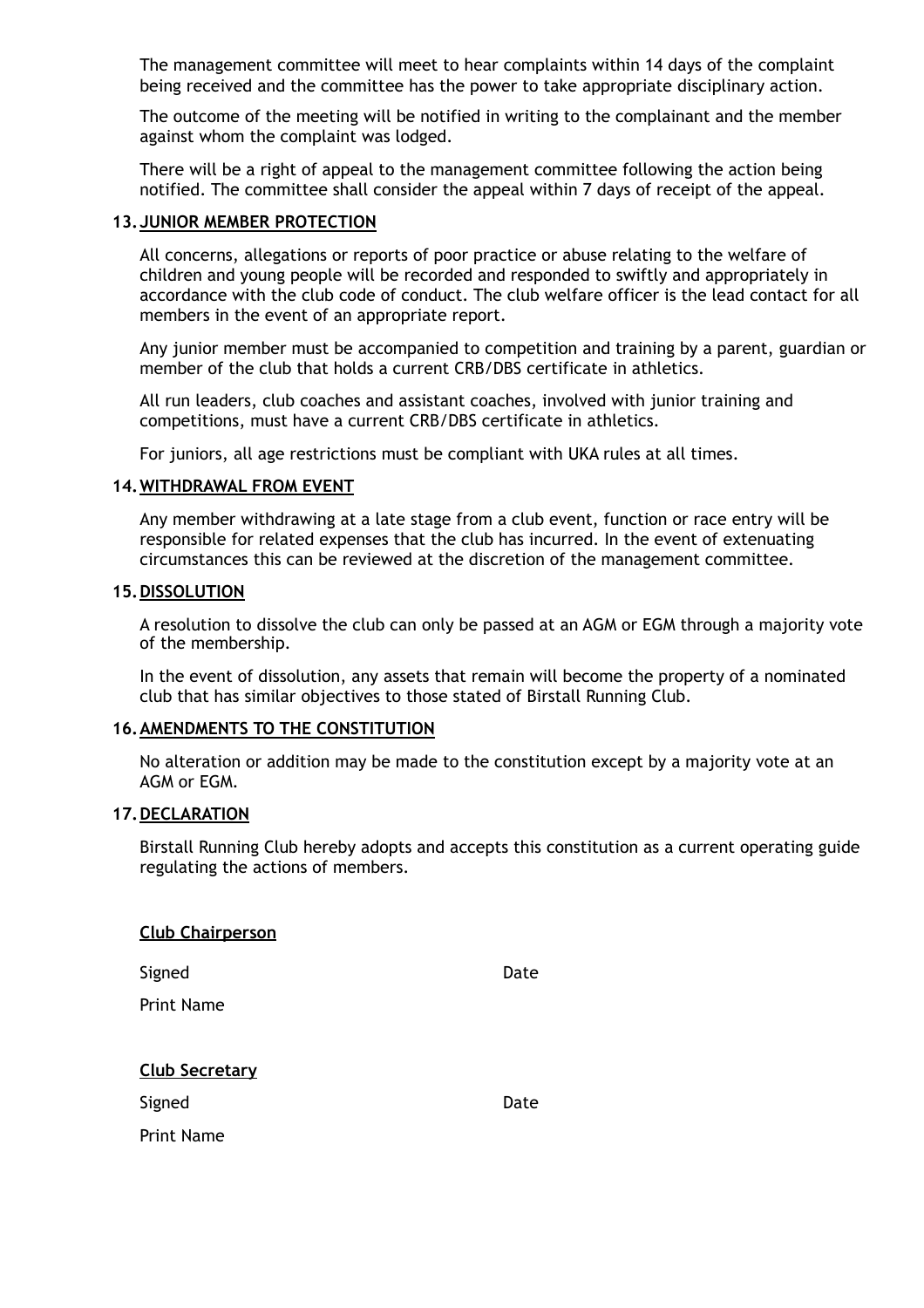## APPENDIX ONE

## Code of Conduct

## October 2015 Revised November 2017.

CONTENTS:

1 CODE OF CONDUCT FOR CLUB MEMBER RUNNERS

1. Listen to the group leader and respect what they have to say, they have the best interests of the group in mind.

2. Arrive in plenty of time to allow a warm-up and preparation. Training sessions begin at 6.30pm and this time should be adhered to as closely as possible to ensure all runners return at a similar time.

3. If you wish to change the route, modify a route or cut a route short, let a group leader/club captain/vicecaptain know. This helps when accounting for all runners at the end of a session.

4. Respect pedestrians and other road users. Give way to others when necessary, we do not have right of way over other users.

5. Always wear suitable clothing and proper running shoes. Whilst running on dark evenings wear light coloured, high-visibility clothing, in line with club requirements. This is usually for evening training runs between October 1st and April 1st.

6. Do not run too far off the front of a group and always regroup at regular intervals or when requested to by the group leader.

7. Be honest about your ability. If the group that you are in is too fast or too slow then consider changing groups at the next session. Bear in mind returning from illness or injury or prolonged periods of inactivity may affect your ability for the first few runs back.

8. Respect private land, close gates after passing through them and run in single file along footpaths.

9. When crossing roads, observe the Highway Code and maintain high standards of safety at all times.

10. Do not use inappropriate or offensive language whilst running with the club.

11. Treat others with the same respect and fairness that you wish to receive. Respect the rights, dignity and worth of all participants regardless of age, ability, ethnicity, culture, religion or gender. Act with dignity at all times.

12. Inform the group leader if you have any injury or illness that may affect your running.

13. Look after the other runners within your training group, if someone is struggling make sure that they are not left on their own.

14. Warn other runners around you of impending hazards, pedestrians etc.

15. Ensure that you let your group leader know if you intend to switch groups during a run.

16. When representing the Running Club, official and up-to-date Club Vest MUST be worn when running.

17. Uphold and respect the running club's ethos and image at all times including training, competitions and social settings.

18. Check race rules and ensure that you follow these wherever possible e.g. no queue jumping on cross country races when waiting for streams, stiles etc.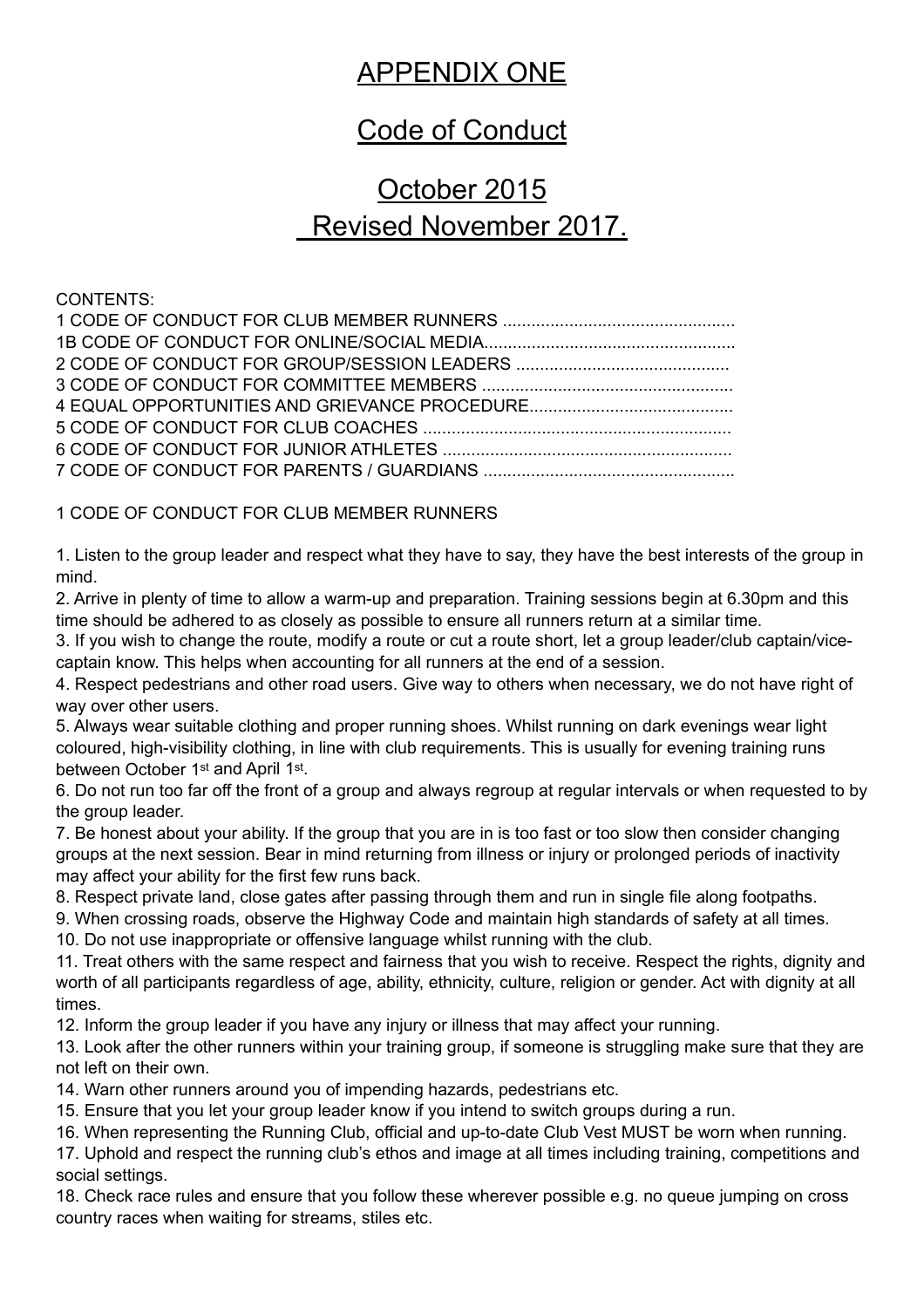19. All club affiliation/race fees must be paid and kept up-to-date. Any concerns or problems relating to this should be discussed with a member of the committee.

20. All Monday, Wednesday and Friday training routes are planned in advance, runners may wish to view these via the club website to prepare for the training session.

21. Any concerns or issues should be reported to a member of the committee or Club Welfare Officer. Failure to adhere to these rules may result in a formal written warning, or in extreme circumstances and as decided by the committee, immediate termination of club membership with no refund of any fees.

## 1B CODE OF CONDUCT FOR ONLINE MEMBERSHIP/SOCIAL MEDIA

1. All members will have access to the clubs online, social media sites. This includes the web site, forum and Facebook page.

2. Members must not share log-in details or passwords with other users.

3. Only affiliated club, social or 'internet' members will have access to the forum and Facebook page. Other runners/friends of runners should not be invited or allowed access to these facilities.

4. Offensive, racist, sexist or otherwise inappropriate content will be removed and could result in a formal warning being issued.

5. The Birstall Running Club Facebook page and Forum should only be used for relevant information and posts. Please avoid sharing content not related/relevant to club members.

6. Any inappropriate or offensive posts must be reported to a member of the committee.

7. At races/competitions/training sessions the use of photography may occur. These images then may be added to the Birstall Running Club web site or Facebook page (closed group). Any member not wishing to have photographs taken or shared must inform the committee in writing. All/any photographs can be removed on request.

8. Any posts for the Birstall web site should be given to the Media Secretary (a member of the committee). 9. Any inappropriate communication (including but not exclusively e-mail, text/picture message, social media, forum or otherwise) between members may result in a formal written warning or, in extreme or repeated circumstances, termination of club membership with no refunds on fees paid. These occurrences must be reported to a member of the committee or Club Welfare Officer.

## 2 CODE OF CONDUCT FOR GROUP LEADERS

1. Before you start running make yourself visible to the group and briefly explain the session that they are about to undertake.

2. Always ask whether anyone is new to the group or is feeling unwell or carrying an injury.

3. Ensure that everyone has proper running shoes and suitable clothing i.e. high-visibility tops during dark evenings (usually October - March).

4. Try to begin each session with a gentle warm-up of at least 5 minutes - warm up plans are provided or at the very least encourage your group members to partake in this.

5. Know the route and set off at 6.30. Ideally gather groups at 6.25 to ensure a prompt start and return.

6. Use regular members of the group to set the pace and do not be afraid to slow down the group if it is too fast or identify the split in the group and designate a second leader for the faster/slower group.

7. Do not allow large groups. If there are more than 15 people then the group should be split into two separate groups. If there are more than 10 people nominate a second runner as an assistant group leader. 8. Respect the rights, dignity and worth of every member of the group and treat everyone equally.

9. Place the welfare and safety of the group above the development of performance.

10. Do not lead the group across private land or along busy or dangerous roads. Think of the whole group when crossing roads. Where possible follow the routes planned by club captain.

11. Runs to be approximately 1 hour (maybe longer in summer months), people may have other

commitments. If runners choose to add sections on or change routes ensure they have informed someone. 12. Make sure that all activities are appropriate to the age, ability and experience of those taking part.

Remember on longer training runs you should be able to hold a conversation whilst running.

13. Try and avoid runners returning to the Club on their own. Always ask for someone to accompany a lone runner back to the Clubhouse.

14. Be particularly aware of slower runners or new runners to the group. If someone is slowing down considerably, suggest joining a slower group.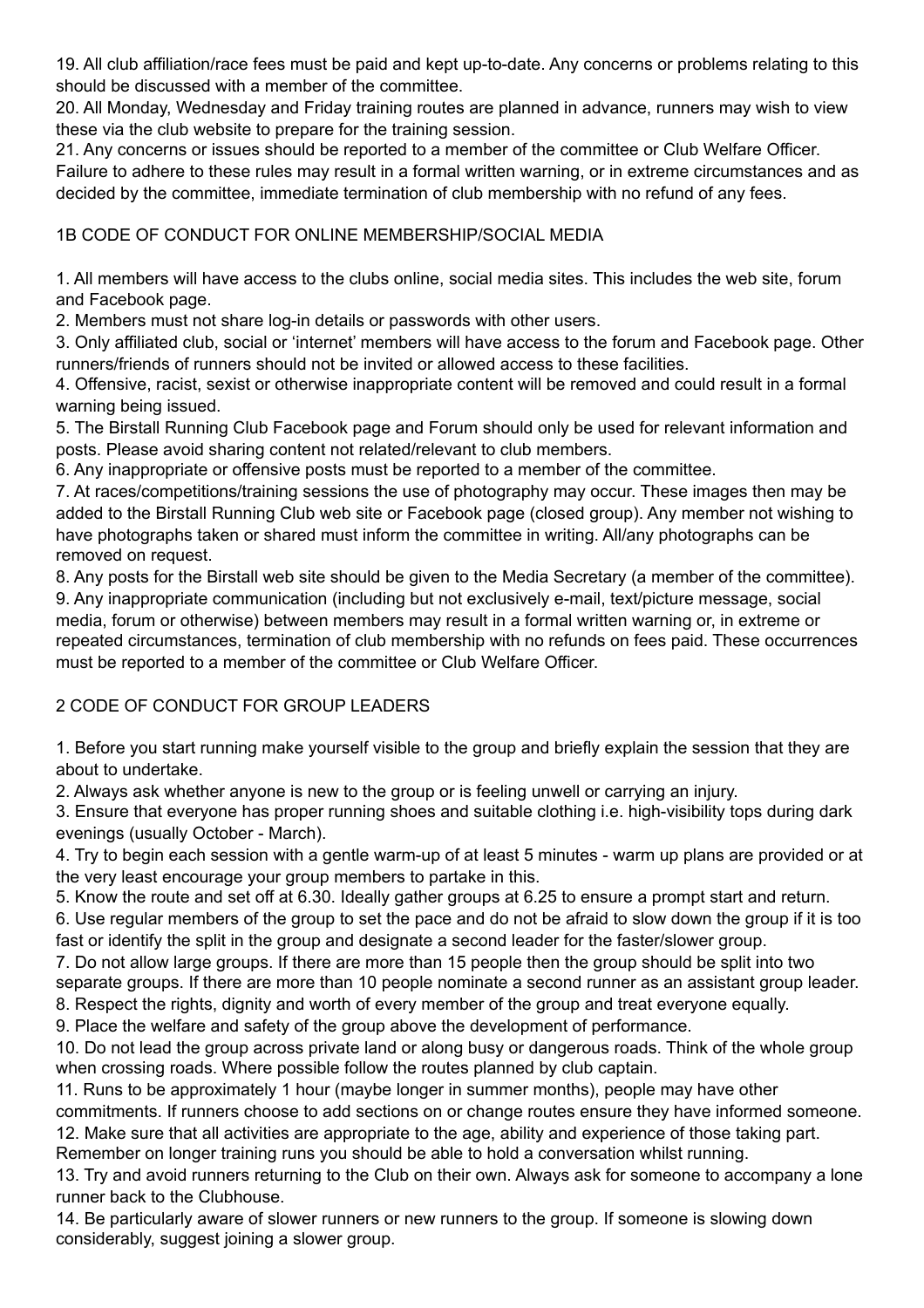15. Do not always lead the group from the front. Be aware of the whole group and remember to look out for all runners from the front to the back.

16. Set regular re-group points so that everyone is clear on where to wait. Suggest runners off the front of the group to run to a certain point and then loop back to re-join the group.

17. Encourage – motivate – gain respect – offer advice.

18. Encourage a warm down and stretches at the end of every session.

19. Feedback to club captain/committee on routes and/or any concerns.

20. Group Leaders should carry, or have access to, a mobile phone in case of emergencies.

## 3 CODE OF CONDUCT FOR COMMITTEE MEMBERS

1. The committee posts will be elected as a part of the running club's AGM and will be voted on by all club members in attendance.

2. Members of the committee are expected to set an example to other runners within the club through positive promotion of club activities, training sessions and races.

3. Only committee members may hold the keys to the changing facilities (unless pre agreed).

4. Committee Members, excluding Race Directors, shall attend a minimum of 80% of meetings. Failure to do so may result in removal from committee.

5. Minutes of committee meetings will be made public to members via the Club Forum.

6. All matters discussed at committee meetings must be agreed upon by majority vote.

7. Club treasurer will keep detailed records of club finances and share these at committee meetings.

8. The committee will make joint decisions on club matters, changes to committee posts and reserve the right to call an EGM at any point if deemed necessary.

9. Committee members will respect members privacy in cases/matters where discretion is required.

10. Committee members will make decisions on sanctions imposed on members in breach of code of conduct, in line with the code of conduct document.

11. Any person(s) handling club monies should be invited on to the committee for the duration of that activity e.g. race secretary etc.

12. Committee posts should be open and transparent to all members.

13. If a committee member has a conflict of interest relating to a committee matter, they may be asked to leave the meeting whilst that issue is discussed.

14. Committee members should record any complaints/issues in writing and raise them at a committee meeting. Where verbal complaints are made, committee members should encourage a written record of this.

## 4 EQUAL OPPORTUNITIES AND GRIEVANCE PROCEDURE

Birstall is an equal opportunities club and strives to make the experience for all members as enjoyable and productive as possible. In some cases members may raise a concern or discuss an issue which requires further attention. Below is the correct procedure to follow in this instance.

1. Complaints against another club member should be made in writing to a member of the committee or the Club Welfare Officer. It is then the committee's decision on an appropriate course of action for this grievance. Initially this may be a verbal interaction, at which point the committee should make a written record of this.

2. If the complaint is about a member of the committee, then it should go directly to the Club Welfare Officer.

3. If the complaint is against the Club Welfare Officer, it should go directly to another committee member. 4. Each case is different and may be treated slightly differently, however the following may assist this procedure:

5. Sanctions - the committee reserve the right to modify the following at any time and without prior notice. The 3 stage system includes:

VERBAL WARNING → WRITTEN WARNING → TERMINATION OF MEMBERSHIP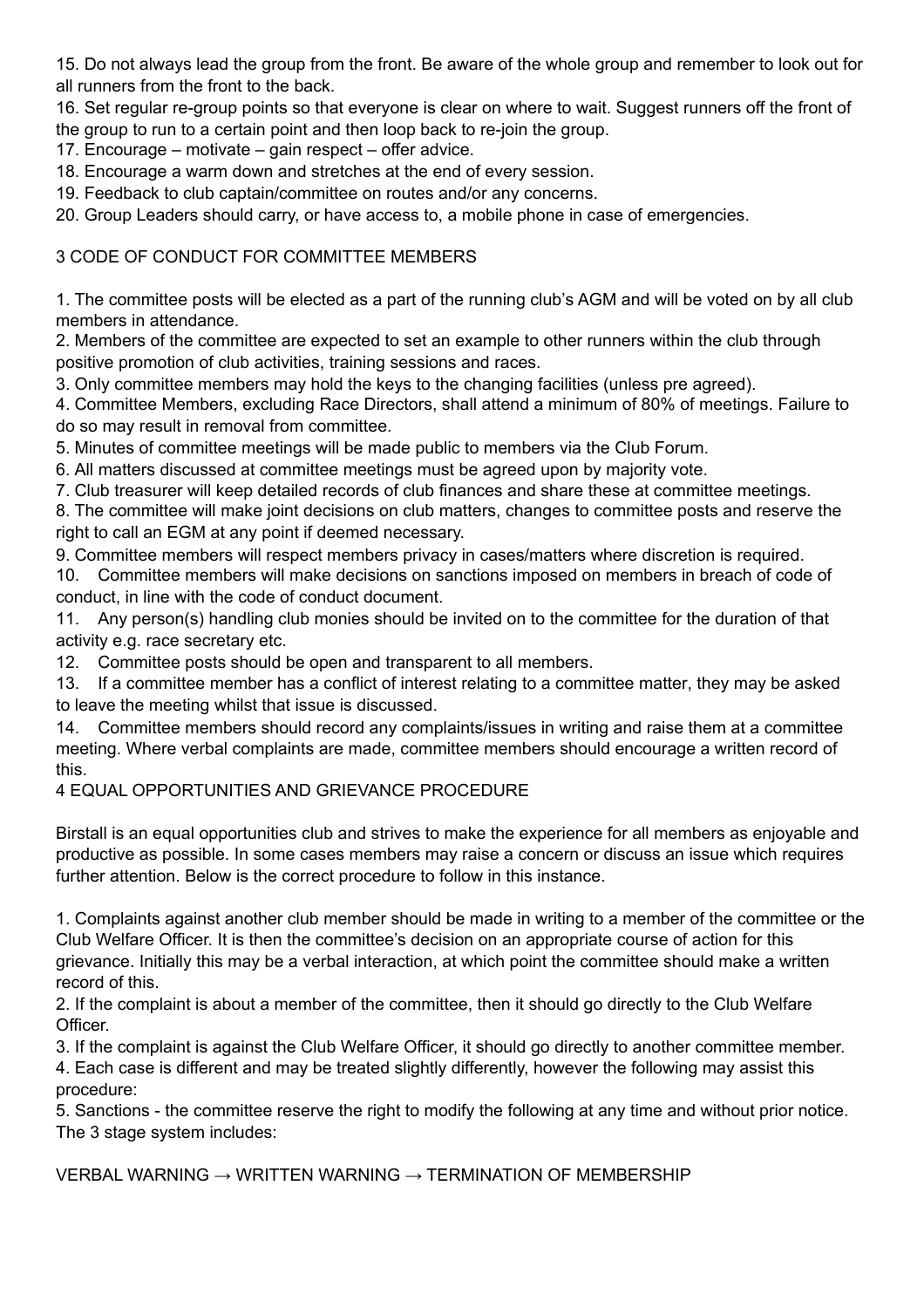Any stage can be skipped if deemed appropriate and agreed by committee. Some cases may require more severe action than others. Any complaint made officially to a committee member should be reviewed and decided upon accordingly.

Examples of inappropriate or unacceptable behaviour could include (please note that this list is nonexhaustive):

- Verbal or physical abuse of members or non-members.
- Failure to follow guidelines set out in code of conduct.
- Lack of respect for own or others property including theft or damage.
- Foul, sexist, racist or otherwise abusive language directed towards individuals.
- Persistent use of foul or inappropriate language
- Failure to follow race etiquette/rules.
- Inappropriate use of social media/forum.
- Failure to pay fees within a time scale deemed reasonable.
- Behaving in a way which could damage the club's reputation.
- Sharing or sending of indecent or inappropriate images/content.
- Persistent disregard for own or others safety.
- Failure to report an incident or dangerous occurrence.
- Threatening or aggressive behaviour
- Deliberately causing offence or discomfort to other club users/members.
- Any other offence deemed to warrant a sanction by the committee.

All cases of grievance MUST be logged by the committee and a record should be available. As mentioned each case is individual and should be treated as such. The committee reserve the right to escalate the sanctions if the prior stage has had little or no impact.

The committee will endeavour to inform all interested parties of the outcome of any complaint or concern raised.

## Appeals procedure.

In some cases, the accused may wish to appeal against their sanction. This must be done formally, in writing, within 7 days of the sanction being imposed. This appeal must be received by a committee member or Club Welfare Officer, formally and within the timeframe permitted.

In the case of an appeal, the accused should provide just cause as to why their sanction is unjust and this will then be reviewed by the committee. The committee will then make a decision as to the validity of the argument and if any changes to the sanction need to be made.

## 5 CODE OF CONDUCT FOR CLUB COACHES/SESSION LEADERS

1. Respect the rights, dignity and worth of every athlete and others involved in athletics and treat everyone equally.

2. Place the welfare and safety of the athlete above the development of performance.

3. Ensure that activities you direct or guide are appropriate for the age, maturity, experience and ability of the individual athlete

4. Consistently promote positive aspects of the sport such as fair play and never condone rule violations or the use of prohibited or age-inappropriate substances.

5. Encourage and guide athletes to accept responsibility for their own performance and behaviour.

6. Develop appropriate working relationships with athletes based on mutual trust and respect, especially with those athletes under 18 years or vulnerable adults.

7. Act with dignity and display courtesy and good manners towards others.

8. Avoid critical language or actions such as sarcasm which could undermine an athlete's self-esteem.

9. Avoid swearing and abusive language and irresponsible behaviour including behaviour that is dangerous to yourself or others, acts of violence, bullying, harassment and physical and sexual abuse.

10. Challenge inappropriate behaviour and language by others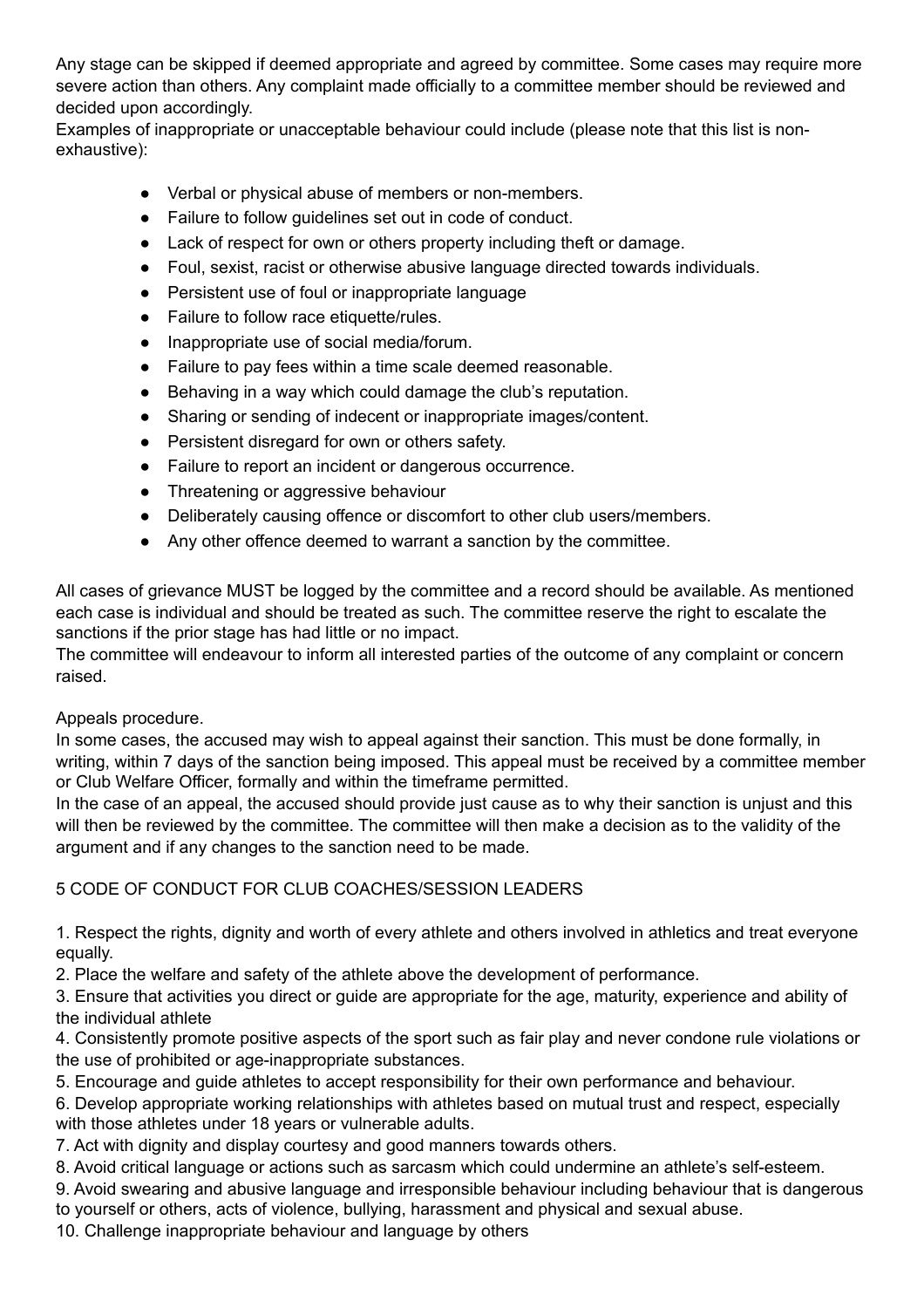11. Be aware that your attitude and behaviour directly affects the behaviour of athletes under your supervision.

12. Never engage in any inappropriate or illegal behaviour.

13. Report any accidental injury, distress, misunderstanding or misinterpretation to the Committee and/or club Welfare officer as soon as possible.

14. Ensure that any equipment is appropriate for use and safe

15. When working with junior athletes, appropriate DRS/CRB checks should be in place.

16. Share good practice with others within the club

17. Share session aims and outcomes with the group. Encourage and correct technique to improve performance and maintain safety.

## 6 CODE OF CONDUCT FOR JUNIOR ATHLETES

1. Compete within the rules and respect officials/marshals and their decisions. Consistently promote positive aspects of the sport such as fair play and never condone rule violations.

2. Never engage in any inappropriate or illegal behaviour. Avoid swearing and abusive language and irresponsible behaviour including behaviour that is dangerous to yourself or others, acts of violence, bullying, harassment and physical and sexual abuse.

3. Respect the rights, dignity and worth of all members regardless of age, ability, ethnicity, culture, religion or gender. Act with dignity at all times and treat others with the same respect and fairness that you wish to receive.

4. Wear suitable kit at each event/race and it is advisable to bring a bottle of water.

5. Notify a responsible adult if you have to go somewhere during an event or race.

6. Use safe transport or travel arrangements. Never accept a lift in cars or invitations into homes on your own or without the prior knowledge and consent of your parent / guardian

7. Speak out immediately if anything makes you concerned or uncomfortable. Tell your parents / guardian and / or the Club Welfare Officer if you suspect that you or a club mate has suffered from misconduct by someone else.

8. Be honest - if you feel ill or are injured tell someone.

## 7 CODE OF CONDUCT FOR PARENTS / GUARDIANS

1. Ensure that your child is equipped with proper running shoes and suitable clothing. This includes highvisibility tops during dark evenings, long sleeved tops / long bottoms for cold weather and a jacket for wet weather.

2. Please provide a bottle of water for your child for each competition attended.

3. Encourage your child to learn the rules and play within them showing good sportsman/womanship.

4. Discourage unfair play and arguing with officials. Publicly accept officials' judgements.

5. Help your child to recognise good performance, not just results.

6. Support your child's involvement and help them to enjoy their sport. Never force your child to take part in sport. Only enter competitions and events within your child's capabilities and suitable for the age group they fall within.

7. Set a good example by recognising fair play and applauding the good performances of all.

8. Use correct and proper language at all times.

9. Immediately report any concerns that you may have about the events associated activities to any Club Committee Member.

10. Do not bring your child to any events or races if he / she is unwell, injured or receiving any medication.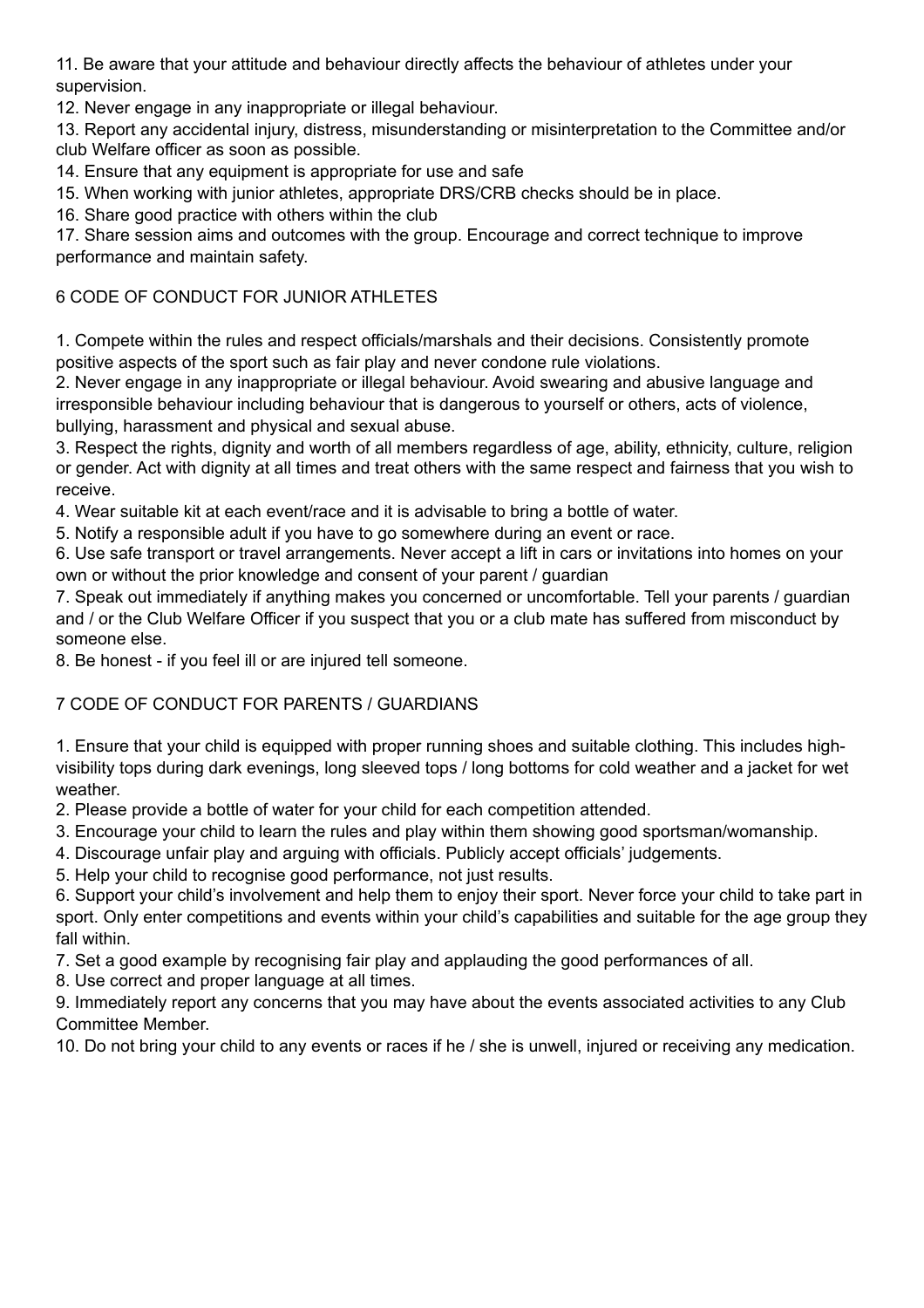## **APPENDIX TWO**

## **MEMBERSHIP FEES**

All membership fees are payable on 1<sup>st</sup> November or immediately after the AGM whichever is the later.

- Adult Membership ..……………………………………………………………………………………………………………..…… £16
- Junior members (under 20 on 1st November) ………………………………………………………………………….. £0
- Life members: ………………………………………………………………………………………………………………………….. £0
- Family membership: …………………………………………………………………………………………………………………. £32
- New members joining on or after 1<sup>st</sup> June will only pay £8.00 plus EA affiliation fee if competing.

**ALL MEMBERS COMPETING IN RACES WILL NEED TO PAY THE APPROPRIATE ENGLAND ATHLETICS AFFILIATION FEE IN ADDITION TO THE MEMBERSHIP FEE UNLESS THEY ARE SECOND CLAIM AND PAY THROUGH THEIR FIRST CLAIM CLUB.** 

## **EACH FAMILY MEMBER COMPETING IN RACES WILL ALSO NEED TO PAY THE ADDITIONAL EA AFFILIATION FEE.**

New members joining on or after 1st October will pay the full annual membership fee but this will include the following year's annual membership.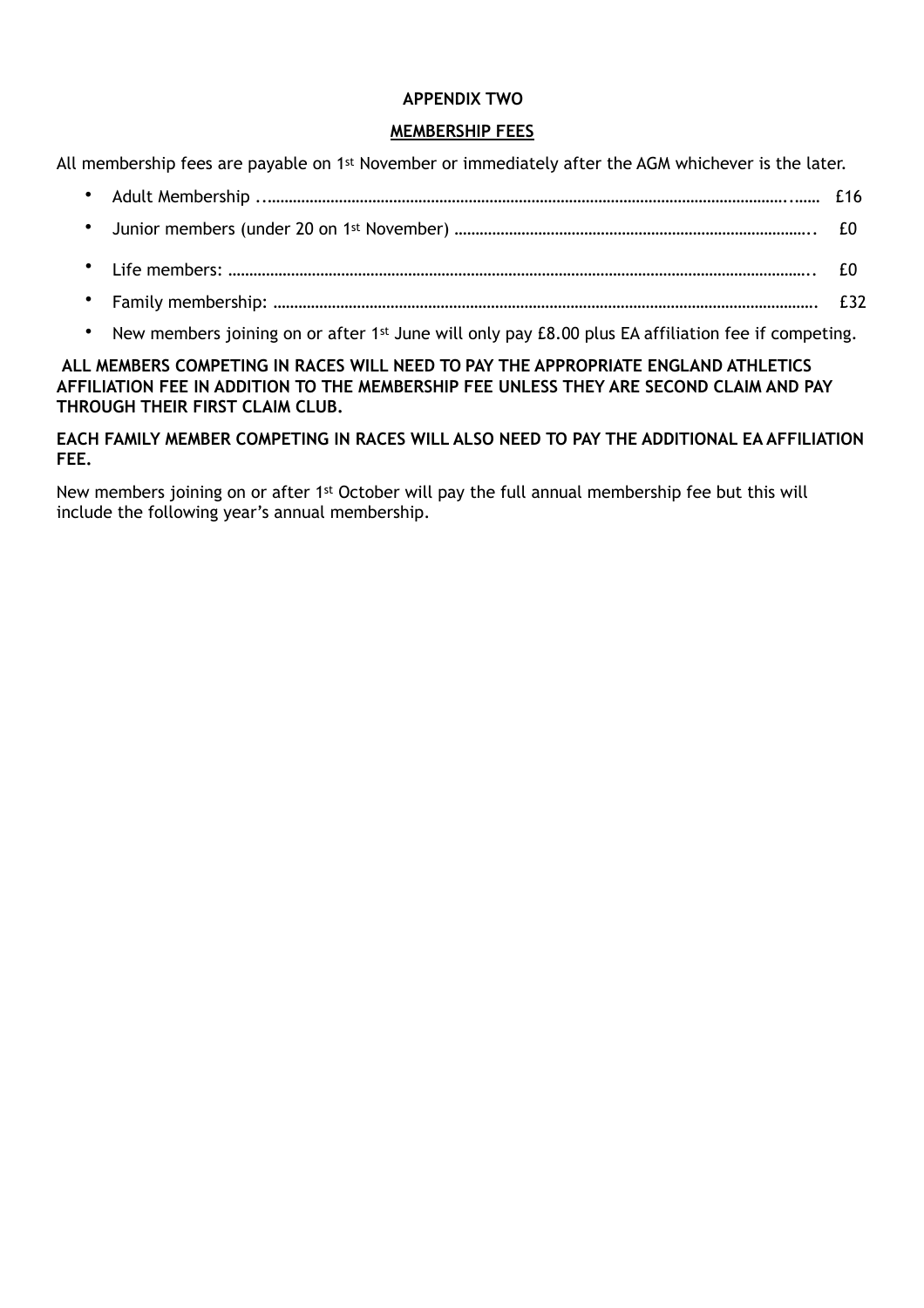#### **APENDIX THREE**

#### **ANNUAL CLUB AWARDS**

#### 1. ROAD RUNNING

Based on the highest number of points achieved in the winter and summer leagues combined as published by the LRRL individual points tables (minimum races to apply).

MALE CHAMPION MALE VETERAN CHAMPION 1st MALE SENIOR 1st MALE VET 40 1st MALE VET 45 1st MALE VET 50 1st MALE VET 55 1<sup>st</sup> MALE VET 60 1<sup>st</sup> MALE VET 65 FEMALE CHAMPION

FEMALE VETERAN CHAMPION 1st FEMALE SENIOR 1st FEMALE VET 40 1st FEMALE VET 45 1st FEMALE VET 50 1st FEMALE VET 55 1st FEMALE VET 60 1st FEMALE VET 65

No member shall receive more than one road running award at the presentation for each year.

#### 2. CROSS COUNTRY

Based on best 3 races in the Derby Runner Cross Country League for period 1st January to 31st December (but best 4 when 7 or more races are held during the year).

MALE CHAMPION MALE RUNNER UP MALE 3rd

FEMALE CHAMPION FEMALE RUNNER UP FEMALE 3rd

#### 3. GLEN HILLYER CLUB CHAMPIONSHIP

Members must have achieved the minimum requirements of

- 1. Road Racing as LRRL requirements, Winter plus Summer Leagues.
- 2. Cross Country best 3 races from the calendar year of the Derby Runner League.
- 3. Member must have competed in any official relay for Birstall Running Club.
- 4. Member must have completed any official race of half marathon distance or above, while competing for Birstall.

MALE CHAMPION MALE RUNNER UP MALE 3rd

FEMALE CHAMPION FEMALE RUNNER UP FEMALE 3rd

Plus an award to all additional qualifiers male and female.

#### 4. ACHIEVEMENT OF THE YEAR

To be voted by the management committee.

#### 5. MOST IMPROVED RUNNER

To be voted by a written ballot of all members from a list submitted by the committee. The reason for the nomination to be based on factors made clear by the committee.

#### 6. CLUB PERSON OF THE YEAR

Candidates for this award should be nominated in advance by members, by written submission to the committee with a short citation. These will be submitted by committee for a written ballot at the presentation evening.

NB. The management committee have the right to amend any of the foregoing awards should circumstances dictate (i.e. races cancelled etc.).